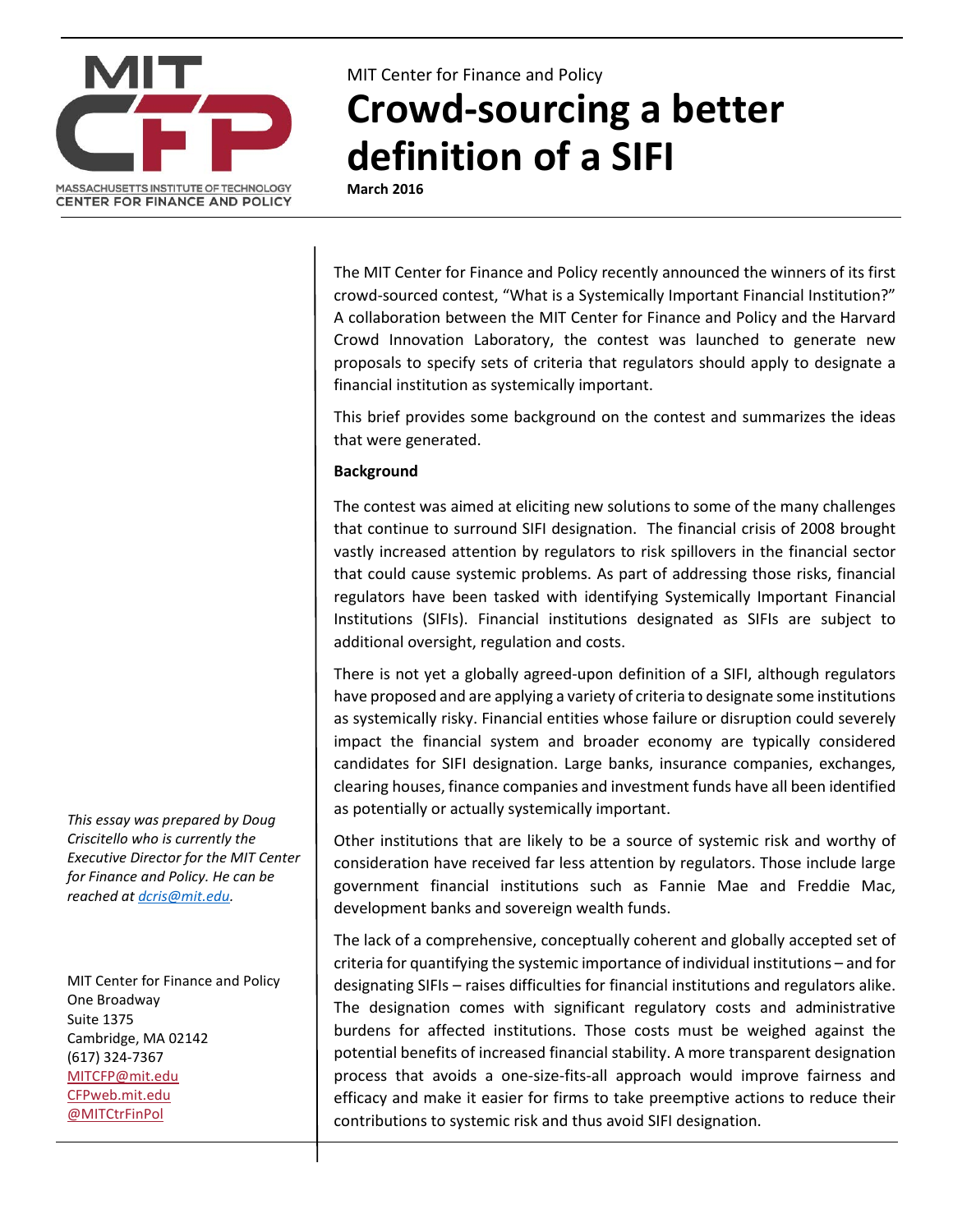(More detailed information on current and proposed approaches and criteria for SIFI designation, and on the history and current regulations around the world, was compiled by Ingon Lee of MIT as background for contest participants and can be found [here.\)](http://cfpweb.mit.edu/BackgroundInformation/)

To respond to these challenges, contest participants were asked to address:

- Basic principles and a general framework for judging the systemic importance of an institution;
- Key similarities and differences between that framework and current approaches used to define SIFIs;
- Operationalization of such a framework;
- Whether distinctions between firms of national versus global systemic importance exist;
- Whether the proposed approach provides the flexibility to reverse a SIFI designation if a firm's systemic risk is reduced (for instance, by changes to its business model); and
- The impact such an approach would have on the number of firms designated.

## **Results**

Proposals were received from financial economists, practitioners in the financial services industry, think tank analysts and experts in systemic risk assessment and risk management. The contest generated a range of ideas that included both modeling and indicator approaches and combinations of those two methods. It also elicited a number of suggestions for non-technical conceptual improvements.

As is hoped in conducting a crowd-sourced solicitation, participants suggested very different ways to consider the notion of SIFI designation. A number of common threads connect some of the approaches and provide interesting insights about directions for regulatory improvement:

• *Indicator vs. modeling methods of SIFI designation.*  Indicator approaches may be more practical from a regulatory implementation perspective but modeling features should be incorporated to inform and strengthen such methods. Static, onesize-fits-all approaches – while simple to administer – are plagued by an inability to identify firms and institutions that are highly

interconnected or whose failure would cause significant disruption to the system.

- *Size is a blunt and sometimes poor measure.* Leverage, function and transaction types can be more significant than size in determining systemic risk.
- *Quantification of a firm's marginal contribution to overall risk in the financial system*. The measurement of marginal risk and overall interconnectedness of financial institutions is essential for identifying whether a firm could trigger a systemically important event
- *Flexible approaches*. SIFI designation process must be comprehensive in scope, flexible in nature (i.e., firms may be systemically important at times, but not always), readily implementable and perhaps even non-publicly disclosed.
- *Dynamic analysis*. Systematic risk is greatly influenced by economic cycles and business practices and there is a need for dynamic approaches to detect when the system is under stress.
- *Governments as a source of systemic risk*. Government-controlled financial institutions and entities that have access to government borrowing or guarantees require special consideration and perhaps SIFI designation given taxpayer exposure and the magnitude of such activities.

The winning submissions, summarized here, were most notable among the entries in providing insights and measurement approaches worthy of consideration by policymakers and regulators.

**Sanjiv R. Das** (1<sup>st</sup> Place) contends that measures of systemic importance should have two key features: they should be quantifiable (i.e., measurable on an on-going basis); and decomposable (i.e., aggregate system-wide risk broken down into specific risk contributions from individual financial entities). Das proposes a system-wide score incorporating both the credit quality of each financial institution and its interconnectedness. Regulators could then use such a score to detect when the financial system is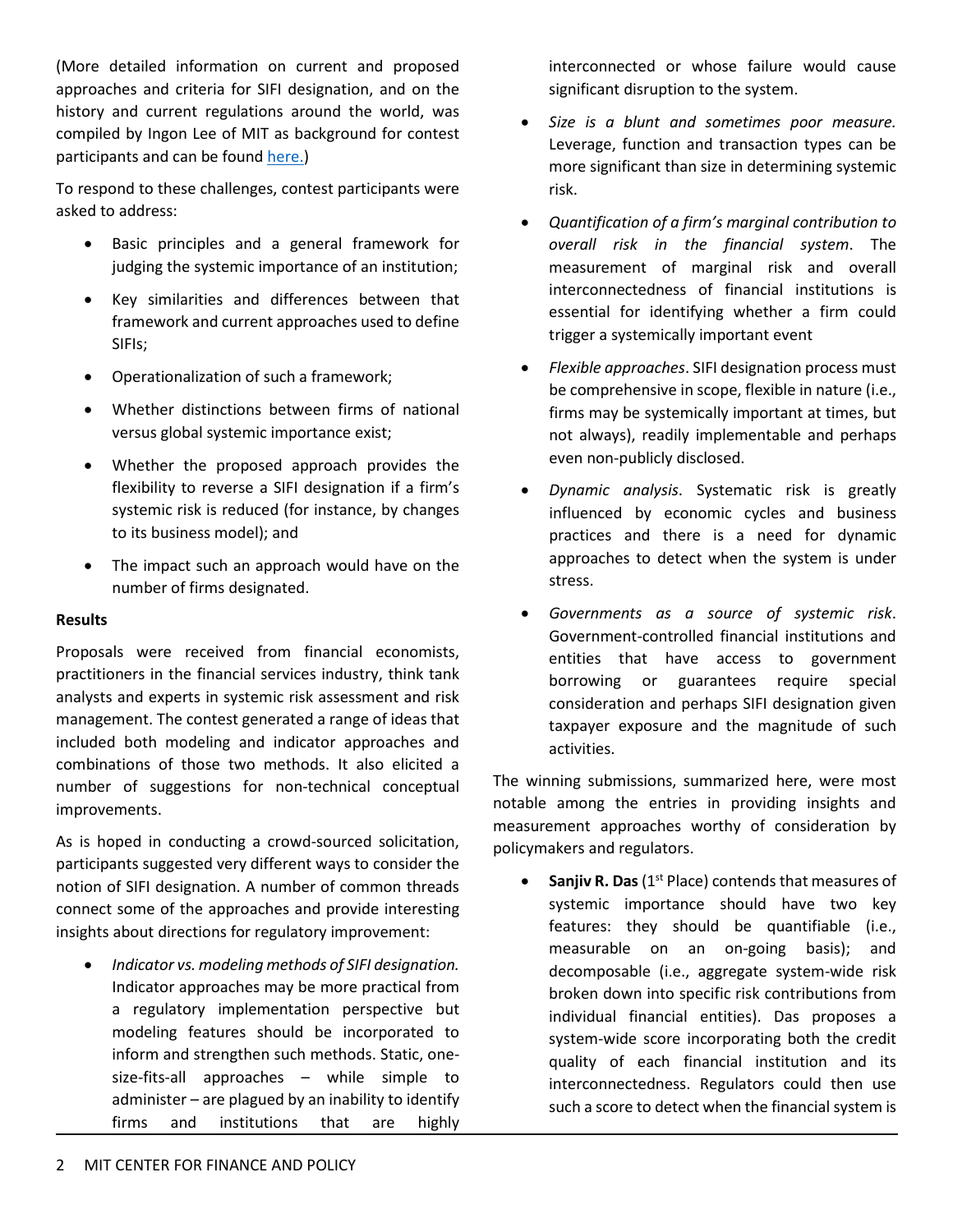under stress and use a cut-off level to define as a SIFI any financial institution whose risk contribution exceeds that level. The method can be implemented for publicly traded firms using credit ratings and stock returns. The method is demonstrated by applying it to India. Das was able to back-fill data to 2008 and can now populate fields daily to provide an ongoing real-time series of systemic risk and potentially a real-time systemic risk management tool for regulators.

- **Barbara Novick** (2<sup>nd</sup> Place) makes the case for why leverage and function are more important criteria than size. Given the potential for over-designation of entities imposing unnecessary economic burdens and less than market-wide regulation creating gaps that remain a source of risk, she contends systemic risk reduction will be achieved if: only the appropriate entities are subject to heightened oversight; and market-wide prudential regulation is applied to products and activities. SIFI designation should be reserved for both financial institutions that exhibit balance sheet fragility and financial market utilities that provide the plumbing to capital markets. Moreover, Novick points out that prudential market regulation should focus on products and activities – regardless of the legal organization or size of the entity involved – using an approach that would look holistically at the market ecosystem. Under such an approach, the total number of entities designated should be relatively small as most systemic risk issues can and should be addressed through system-wide principles rather than entity specific designations.
- **Volker Brühl** (honorable mention) proposes a threefold indicator-based SIFI test along the following dimensions: 1) market relevance; 2) risk potential; and 3) interconnectedness. A financial institution would be categorized as a SIFI when it passes the three tests. Such a threefold test avoids weighting or aggregation of factors to generate an overall score and uses a common set of criteria applicable to all types of financial institutions, even though they need to be adapted to specific industry segments. Large financial institutions ("Top 250") would have to register and report

financial interconnections with any other member of the Top 250 to ensure full transparency and a complete "250 x 250 financial interconnection matrix."

- **Agostino Capponi and W. Allen Cheng** (honorable mention) outline a resolution-dependent framework that includes two measures of systemic importance: 1) cash obligations during resolution (COR); and 2) operational cash throughput (OCT). High COR or OCT indicates high systemic importance. COR measures the amount of capital a hypothetical resolution authority needs to quarantine the institution's failure from creating losses to other parties by paying the institution's obligations during resolution. OCT measures the amount of financing that is lost due to the unavailability of the institution's functions during the resolution period. Regulators would play a key role in this framework, specifying relevant stressed scenarios and parameters for simulating COR and OCT distributions. While COR and OCT measures are conceptually simple, operationally they may require solutions that can handle compilation of large numbers of transactions and contractual obligations. It would be necessary for regulatory authorities to work together with institutions in developing cost efficient infrastructures that allow for clear regulatory oversight. Since the measures can be frequently updated for SIFI candidates, it is possible that designation could change over time. SIFIs who reduce COR and OCT may lose their designations once the measured systemic importance becomes small relative to peers or some regulatory threshold. Since OCT would tend to be high when an institution has many (potentially offsetting) contractual obligations, the proposed framework introduces an incentive for institutions to reduce the complexity of their obligations. Such an approach could lead to a more transparent financial system.
- **Kathleen W. Hanley** (honorable mention) proposes a framework focusing on the process of SIFI designation and economic justification rather than on a specific definition. She suggests any process for determining designation, including the